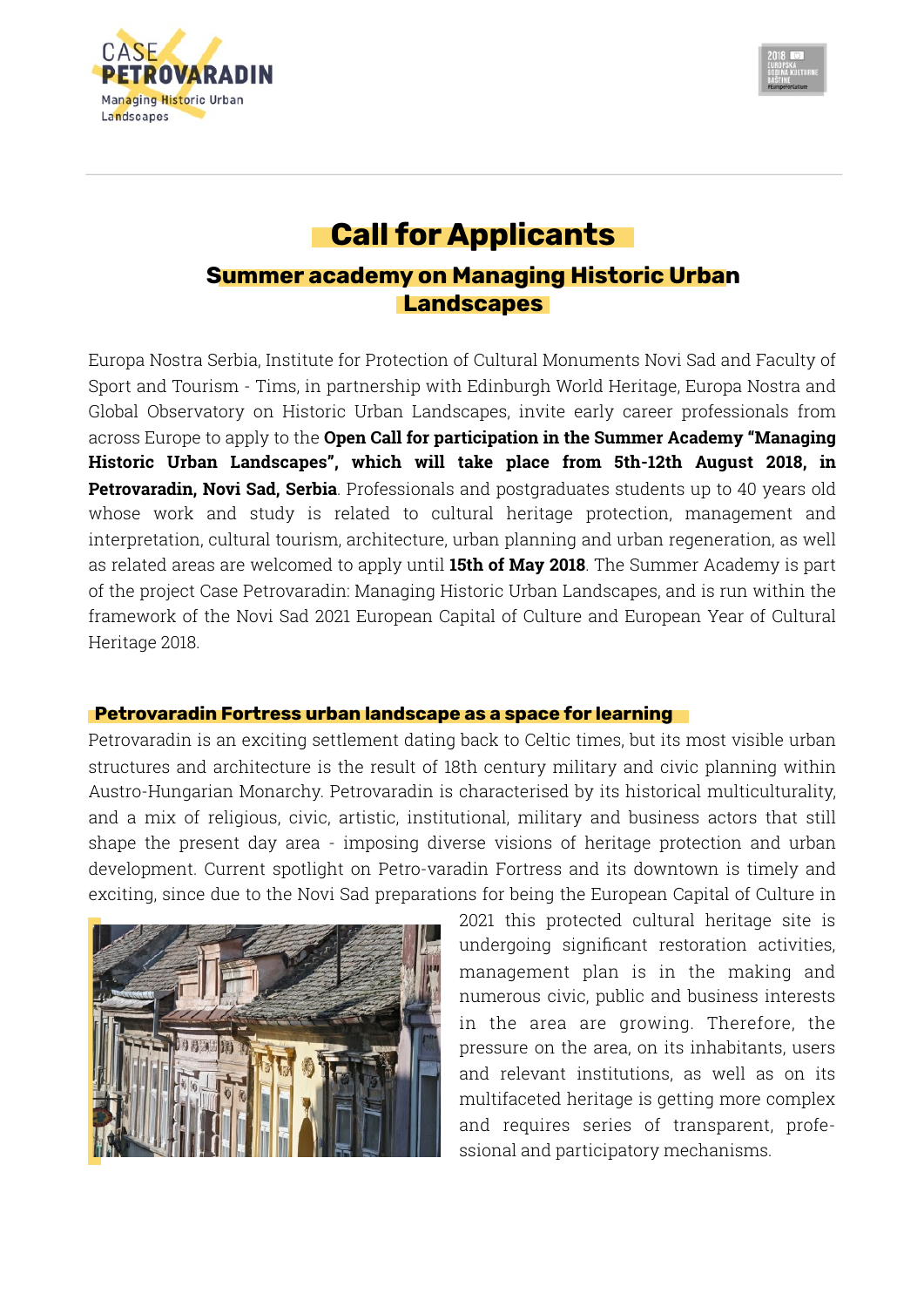#### **The Summer Academy**

The Summer Academy on Management of Historic Urban Landscapes will address challenges, complexities and development paths for managing historic urban landscapes in a multifaceted way, combining theoretical lectures, practical workshops and on site training. From 5-12th of August 2018, young experts will work on site in Petrovaradin with some of the leading practitioners, theoreticians and experts in the field of heritage management coming from across Europe, as well as key local stakeholders. The Summer Academy will include:

- Education of the history, architecture and specificities of Petrovaradin fortress, Downtown and surrounding landscape;
- Education and training about the basic principles and standards of historic urban landscapes approach (HUL methodology developed by UNESCO);
- Education and training about the basic assessment and understanding of the values and significance of historic urban landscapes inclusive of built, movable and intangible heritage;
- Education and training about the understanding of preventive conservation, adaptable reuse and spatial uses of historic urban landscapes;
- Education and training on concepts and methods of heritage interpretation;
- Education and training on tourism valorisation of historic urban landscapes;
- Education and training on cultural heritage management, the decision making structures, community and stakeholders involvement.

During the one week academy participants will work on formulating recommendations and ideas for improving the management, interpretation and usage the wider area of Petrovaradin fortress and town, results of which will be presented publicly during the last day of the Academy, and will be later published in a publication Case Petrovaradin: Dossier, which will act as the basis for further advocacy related to managing historic urban landscapes in Serbia and beyond.

# **Practical information**

#### **Important dates dates**

Deadline for sending applications: 15th May 2018, 18:00h CET.

Deadline for final selection of participants: 25th May 2018.

Summer Academy dates: 5th August (arrival during the day) - 12th August (participants leaving in the afternoon).

Public presentation of group work outcomes and certificates of participation: 12th August.

Deadline for sending the outcomes of group work for publication: draft version 15th September, final version 31st October.

#### **Accommodation and participation fees fees**

Thanks to the funding support by the Headley Trust and Foundation NS2021 European Capital of Culture, all participation fees as well as accommodation, including breakfast and lunch